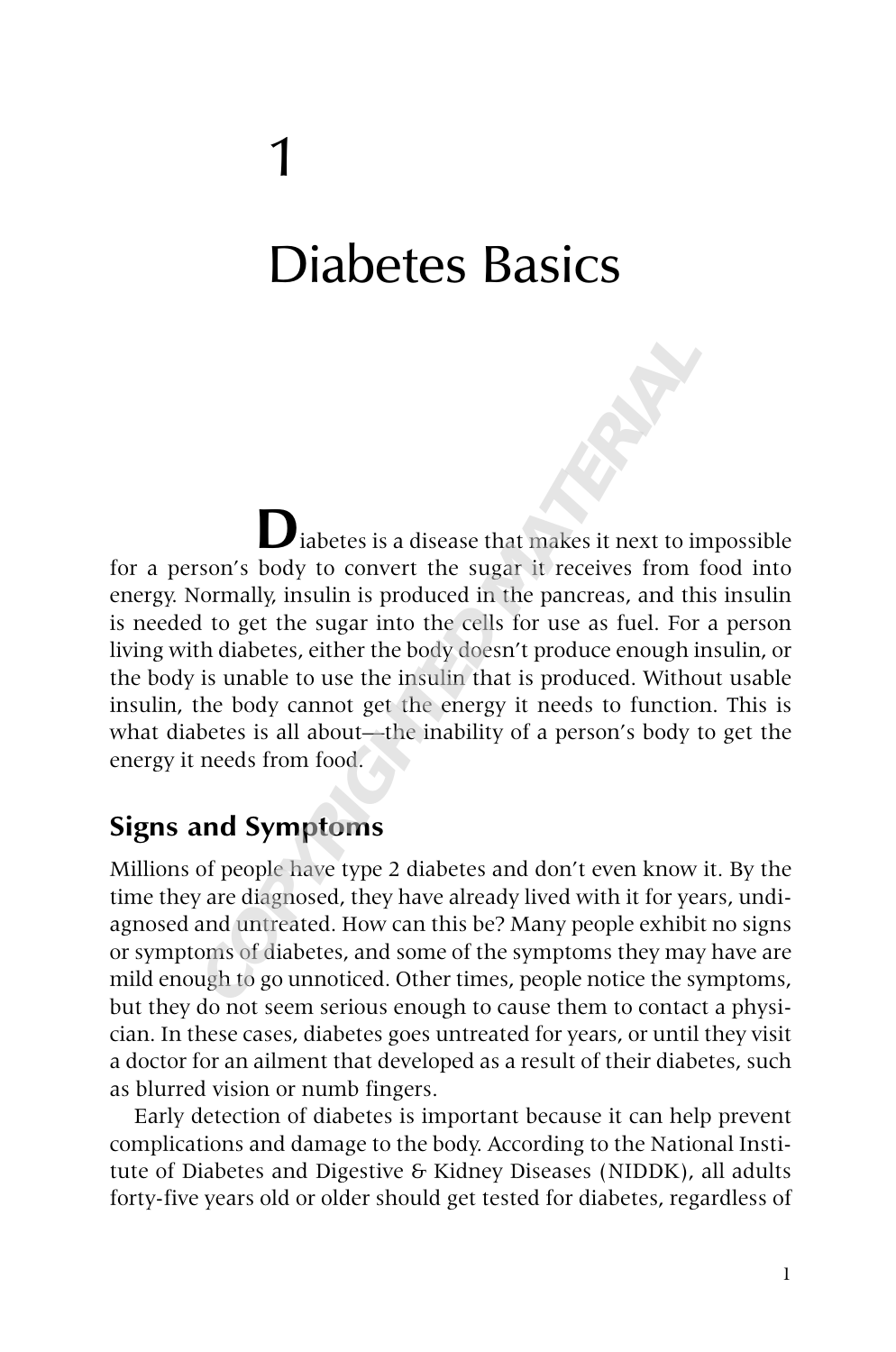whether they have noticed any symptoms. People younger than fortyfive should get tested if they display symptoms or if they have any of the high-risk characteristics that make them more prone to developing the disease.

In recent years, you may have heard the term "pre-diabetes." Prediabetes is used to classify people who are at a severe risk for developing type 2 diabetes. Fortunately, by making lifestyle changes such as eating healthier, adding moderate exercise or physical activity to their daily lives, and losing excess weight, people considered to be prediabetic can slow down or even prevent the onset of type 2 diabetes.

If you or a family member are experiencing the following symptoms, then you should consult a physician and get tested for diabetes as soon as possible.

- Increased or extreme hunger
- Increased urination
- Increased or excessive thirst
- Constant fatigue
- Changes in vision, such as blurred vision
- Unexpected weight loss
- Tingling or numbness in hands, fingers, or feet
- Cuts and sores that do not heal as quickly as they used to
- Higher incidence of infections

#### **Types of Diabetes**

There are two major types of diabetes, type 2 and type 1, as well as a third type called gestational diabetes, which occurs during a small percentage of pregnancies.

Type 2 diabetes is the most common form of diabetes, accounting for up to 95 percent of all cases. Formerly known as non–insulindependent diabetes mellitus (NIDDM) and as adult-onset diabetes, type 2 diabetes appears most often in middle-aged adults. However, there has been a disturbing trend in which young adults and adolescents are now developing it.

People develop type 2 diabetes because their pancreas either stops producing enough insulin to function, or because their body is no longer able to use the insulin it is producing (known as insulin resistance). Who is most at risk of developing type 2 diabetes?

- People who are overweight or obese
- People forty-five years old or older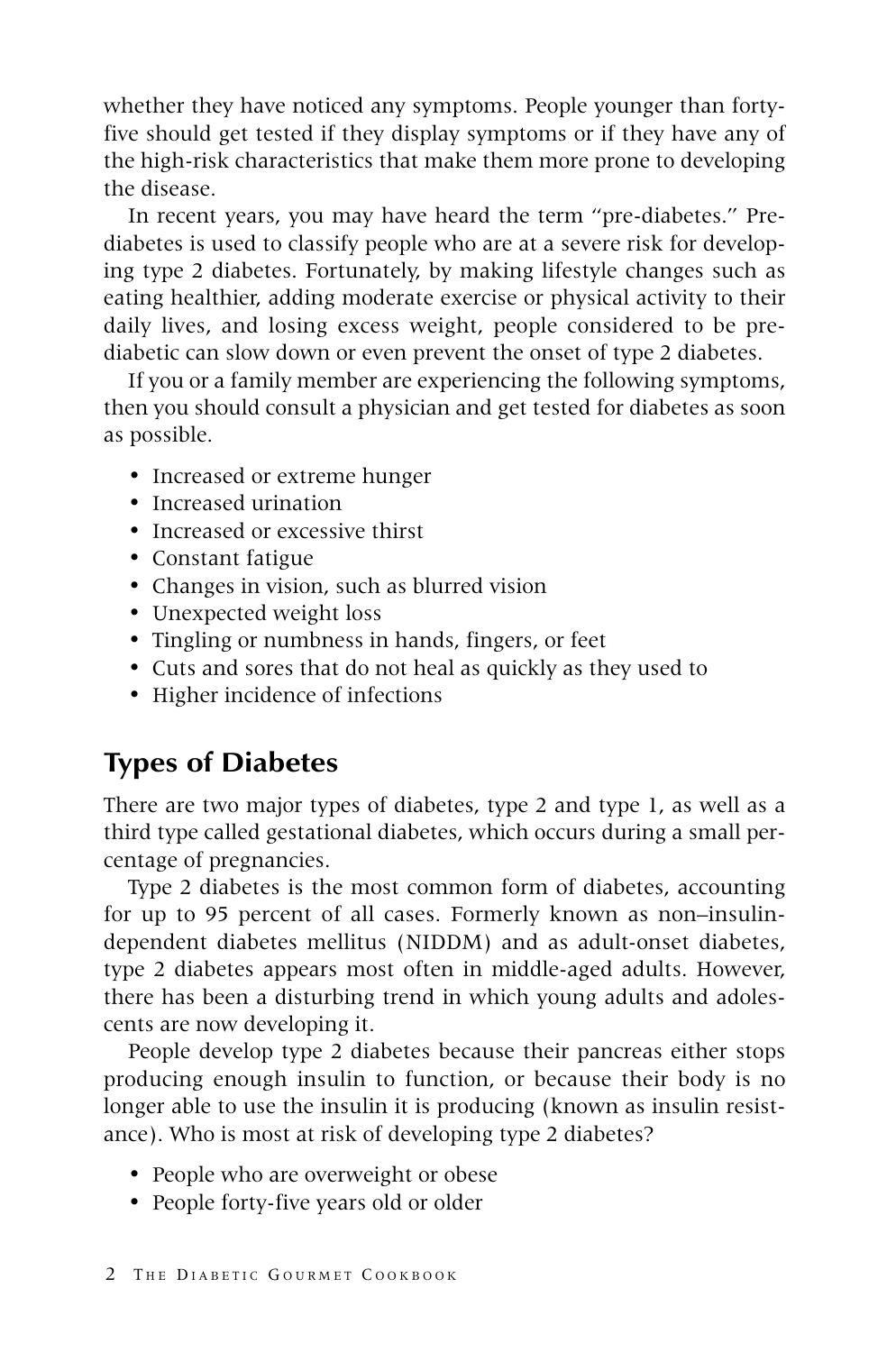- People with a family history of diabetes
- People who are African American, Hispanic American, Native American, Asian American, or Pacific Islanders
- People who get little or no physical activity or exercise
- People with low HDL levels and high LDL levels
- Women who have delivered a baby weighing over nine pounds at birth

Type 1 diabetes accounts for about 5 percent of all cases of diabetes. Also commonly referred to as juvenile diabetes, or insulin-dependent diabetes mellitus (IDDM), it typically begins early in life with children and young adults suffering from an insulin deficiency.

The immune system of people with type 1 diabetes destroys the insulin-producing beta cells that are normally found in the pancreas. Because of this, people living with type 1 diabetes produce little or no insulin. They are therefore required to take insulin injections every day to replace the insulin their body is lacking.

The risk factors for developing type 1 diabetes are not as easily defined as those for type 2 diabetes, but they may include genetic and environmental factors.

Gestational diabetes develops in up to 5 percent of all pregnancies, but it usually goes away once the pregnancy has ended. However, women who develop gestational diabetes are at a higher risk of developing type 2 diabetes as they get older.

While the exact reason for developing gestational diabetes is not known, it is most common in women who have a family history of diabetes, who are obese when they get pregnant, or who are from a more diabetes-prone ethnic group. Hormones and hormonal changes at about the twenty-fourth week of pregnancy cause insulin resistance and can also lead to gestational diabetes. Women with gestational diabetes must take special precautions during pregnancy and work closely with their physicians to ensure a safe pregnancy.

## **Complications from Diabetes**

People living with diabetes are at an increased risk for developing other health conditions or complications. The most common complications include heart disease, infections, nerve damage (neuropathy), kidney disease (nephropathy), and eye disease (retinopathy).

If you are a person with diabetes, any time you experience unexplained problems, such as headaches, blurred vision, or some of the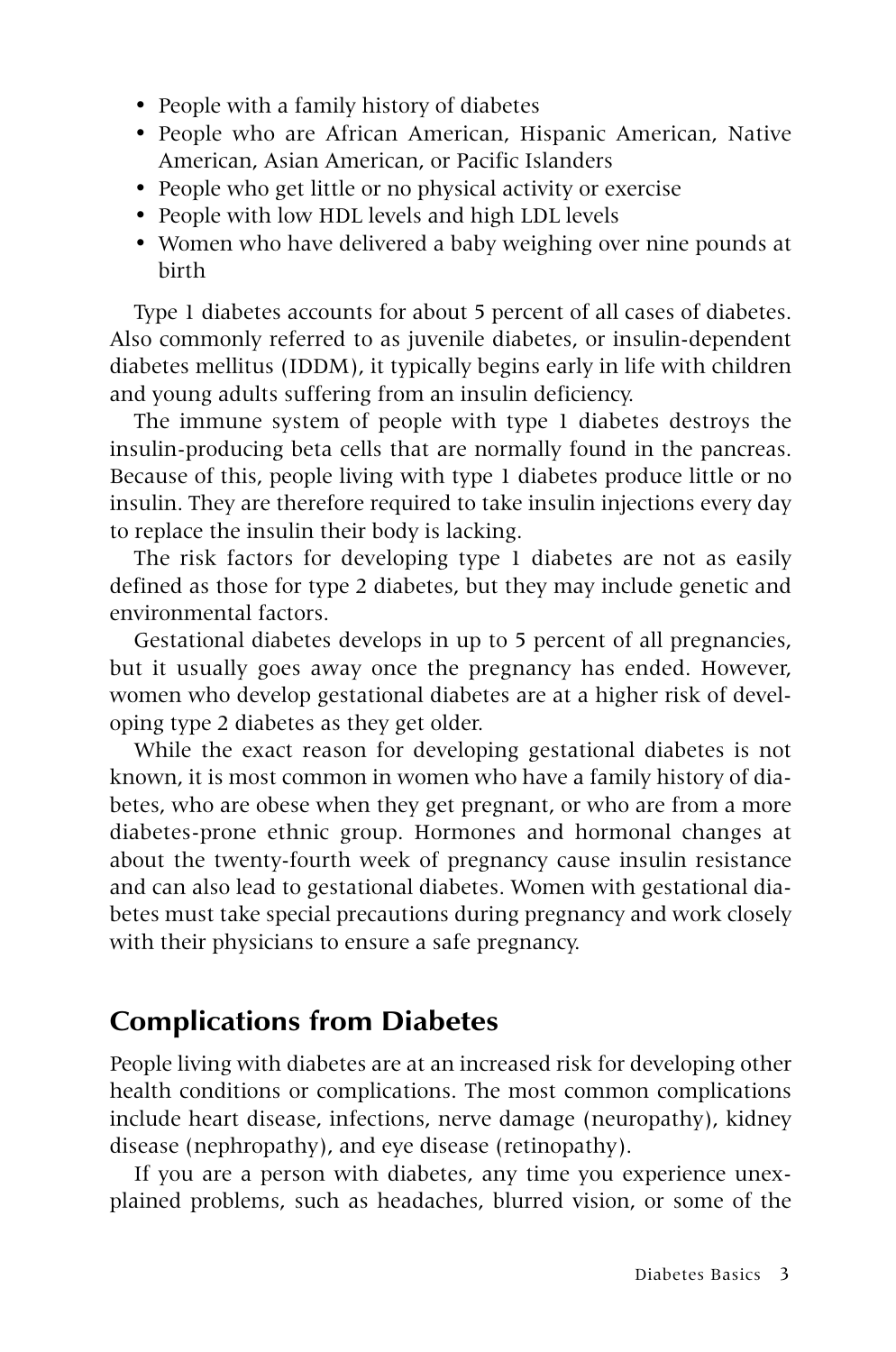symptoms mentioned earlier in this chapter, you should contact your doctor as soon as possible. It is important to stay in tune with your body and to be aware of possible warning signs alerting you about untreated health problems.

The best way to reduce the risk of complications is by controlling blood glucose levels. You can also reduce complications by eliminating high-risk behaviors that can lead to poor health. Add physical activity to your daily routine, quit smoking, lose excess weight, reduce your alcohol consumption, and eat healthier by cutting down on foods high in cholesterol, calories, and fat.

If you have already developed complications or have other health problems, then it is important that you closely follow the advice of your physician to help delay or prevent conditions from developing or worsening.

#### **Treating Diabetes**

The overall goal of diabetes treatment is to keep blood glucose levels as close to normal as possible. Keeping blood glucose levels under control reduces the risk of developing the life-threatening complications mentioned earlier, which is why it is so important to consistently test and monitor blood glucose levels.

When people with diabetes test their blood, they are actually testing to see how much sugar (glucose) has built up in their blood. When insulin is either ineffective or not being produced at all, glucose builds up in the blood and passes out of the body in the urine without being used. Even though the blood is loaded with glucose, the glucose doesn't make it into the cells and the body ends up losing its main source of energy. Testing blood sugar levels may not be pleasant and it may not always be convenient, but it is a very effective way to see how the body is reacting to the food people eat, the lifestyle they live, and the medications or treatments they have been prescribed.

Treatment of type 2 diabetes involves blood glucose level testing, a personalized meal plan, or diet and exercise. Prescribed oral medications or insulin may also be used to help control blood glucose levels.

Treatment of type 1 diabetes involves multiple daily injections of insulin, which are balanced with meals and daily activities. It includes frequent blood glucose level testing and a carefully designed and scheduled diet.